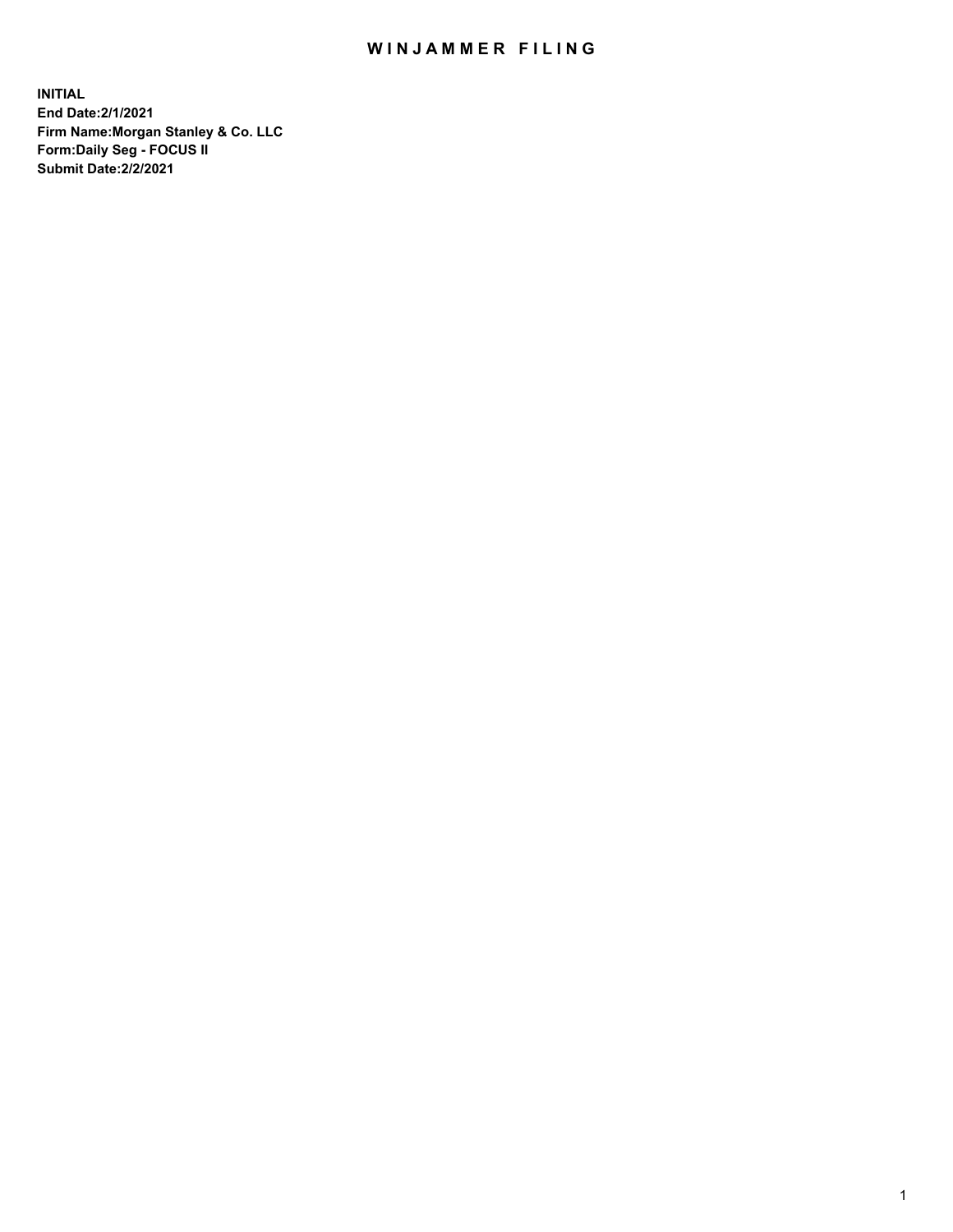**INITIAL End Date:2/1/2021 Firm Name:Morgan Stanley & Co. LLC Form:Daily Seg - FOCUS II Submit Date:2/2/2021 Daily Segregation - Cover Page**

| Name of Company                                                                                          | Morgan Stanley & Co. LLC     |
|----------------------------------------------------------------------------------------------------------|------------------------------|
| <b>Contact Name</b>                                                                                      | <b>Ikram Shah</b>            |
| <b>Contact Phone Number</b>                                                                              | 212-276-0963                 |
| <b>Contact Email Address</b>                                                                             | Ikram.shah@morganstanley.com |
|                                                                                                          |                              |
| FCM's Customer Segregated Funds Residual Interest Target (choose one):<br>a. Minimum dollar amount: ; or | 235,000,000                  |
| b. Minimum percentage of customer segregated funds required:% ; or                                       | <u>0</u>                     |
| c. Dollar amount range between: and; or                                                                  | <u>00</u>                    |
| d. Percentage range of customer segregated funds required between: % and %.                              | 0 <sup>0</sup>               |
| FCM's Customer Secured Amount Funds Residual Interest Target (choose one):                               |                              |
| a. Minimum dollar amount: ; or                                                                           | 140,000,000                  |
| b. Minimum percentage of customer secured funds required:%; or                                           | <u>0</u>                     |
| c. Dollar amount range between: and; or                                                                  | <u>0 0</u>                   |
| d. Percentage range of customer secured funds required between:% and%.                                   | 0 Q                          |
| FCM's Cleared Swaps Customer Collateral Residual Interest Target (choose one):                           |                              |
| a. Minimum dollar amount: ; or                                                                           | 92,000,000                   |
| b. Minimum percentage of cleared swaps customer collateral required:% ; or                               | <u>0</u>                     |
| c. Dollar amount range between: and; or                                                                  | 0 Q                          |
| d. Percentage range of cleared swaps customer collateral required between:% and%.                        | 0 <sub>0</sub>               |

Attach supporting documents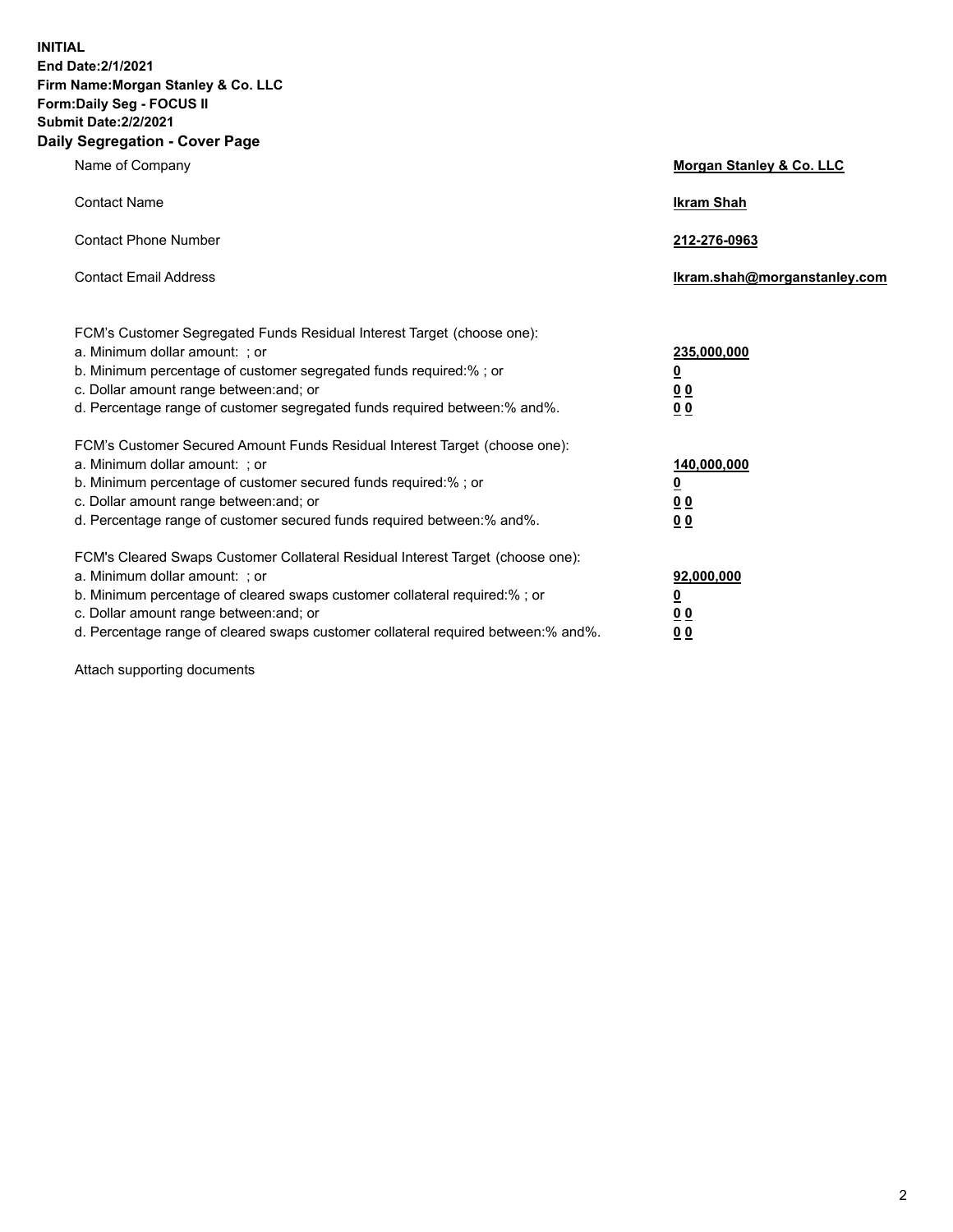## **INITIAL End Date:2/1/2021 Firm Name:Morgan Stanley & Co. LLC Form:Daily Seg - FOCUS II Submit Date:2/2/2021 Daily Segregation - Secured Amounts** Foreign Futures and Foreign Options Secured Amounts Amount required to be set aside pursuant to law, rule or regulation of a foreign government or a rule of a self-regulatory organization authorized thereunder 1. Net ledger balance - Foreign Futures and Foreign Option Trading - All Customers A. Cash **4,566,790,132** [7315] B. Securities (at market) **2,347,242,110** [7317] 2. Net unrealized profit (loss) in open futures contracts traded on a foreign board of trade **312,981,745** [7325] 3. Exchange traded options a. Market value of open option contracts purchased on a foreign board of trade **12,698,349** [7335] b. Market value of open contracts granted (sold) on a foreign board of trade **-9,431,865** [7337] 4. Net equity (deficit) (add lines 1. 2. and 3.) **7,230,280,471** [7345] 5. Account liquidating to a deficit and account with a debit balances - gross amount **76,293,113** [7351] Less: amount offset by customer owned securities **-71,333,062** [7352] **4,960,051** 6. Amount required to be set aside as the secured amount - Net Liquidating Equity Method (add lines 4 and 5) 7. Greater of amount required to be set aside pursuant to foreign jurisdiction (above) or line 6. FUNDS DEPOSITED IN SEPARATE REGULATION 30.7 ACCOUNTS 1. Cash in banks A. Banks located in the United States **770,470,491** [7500] B. Other banks qualified under Regulation 30.7 **657,902,396** [7520] **1,428,372,887** 2. Securities A. In safekeeping with banks located in the United States **390,027,220** [7540] B. In safekeeping with other banks qualified under Regulation 30.7 **22,244,692** [7560] **412,271,912** 3. Equities with registered futures commission merchants A. Cash **21,846,390** [7580] B. Securities **0** [7590] C. Unrealized gain (loss) on open futures contracts **587,904** [7600] D. Value of long option contracts **0** [7610] E. Value of short option contracts **0** [7615] **22,434,294** [7620] 4. Amounts held by clearing organizations of foreign boards of trade A. Cash **0** [7640] B. Securities **0** [7650] C. Amount due to (from) clearing organization - daily variation **0** [7660] D. Value of long option contracts **0** [7670] E. Value of short option contracts **0** [7675] **0** [7680] 5. Amounts held by members of foreign boards of trade A. Cash **3,338,077,069** [7700] B. Securities **1,934,970,198** [7710] C. Unrealized gain (loss) on open futures contracts **312,393,841** [7720] D. Value of long option contracts **12,698,349** [7730] E. Value of short option contracts **-9,431,865** [7735] **5,588,707,592** 6. Amounts with other depositories designated by a foreign board of trade **0** [7760] 7. Segregated funds on hand **0** [7765]

- 
- 8. Total funds in separate section 30.7 accounts **7,451,786,685** [7770]
- 9. Excess (deficiency) Set Aside for Secured Amount (subtract line 7 Secured Statement Page 1 from Line 8)
- 10. Management Target Amount for Excess funds in separate section 30.7 accounts **140,000,000** [7780]
- 11. Excess (deficiency) funds in separate 30.7 accounts over (under) Management Target **76,546,163** [7785]

**0** [7305]

[7354] **7,235,240,522** [7355]

**7,235,240,522** [7360]

[7530]

[7570]

[7740] **216,546,163** [7380]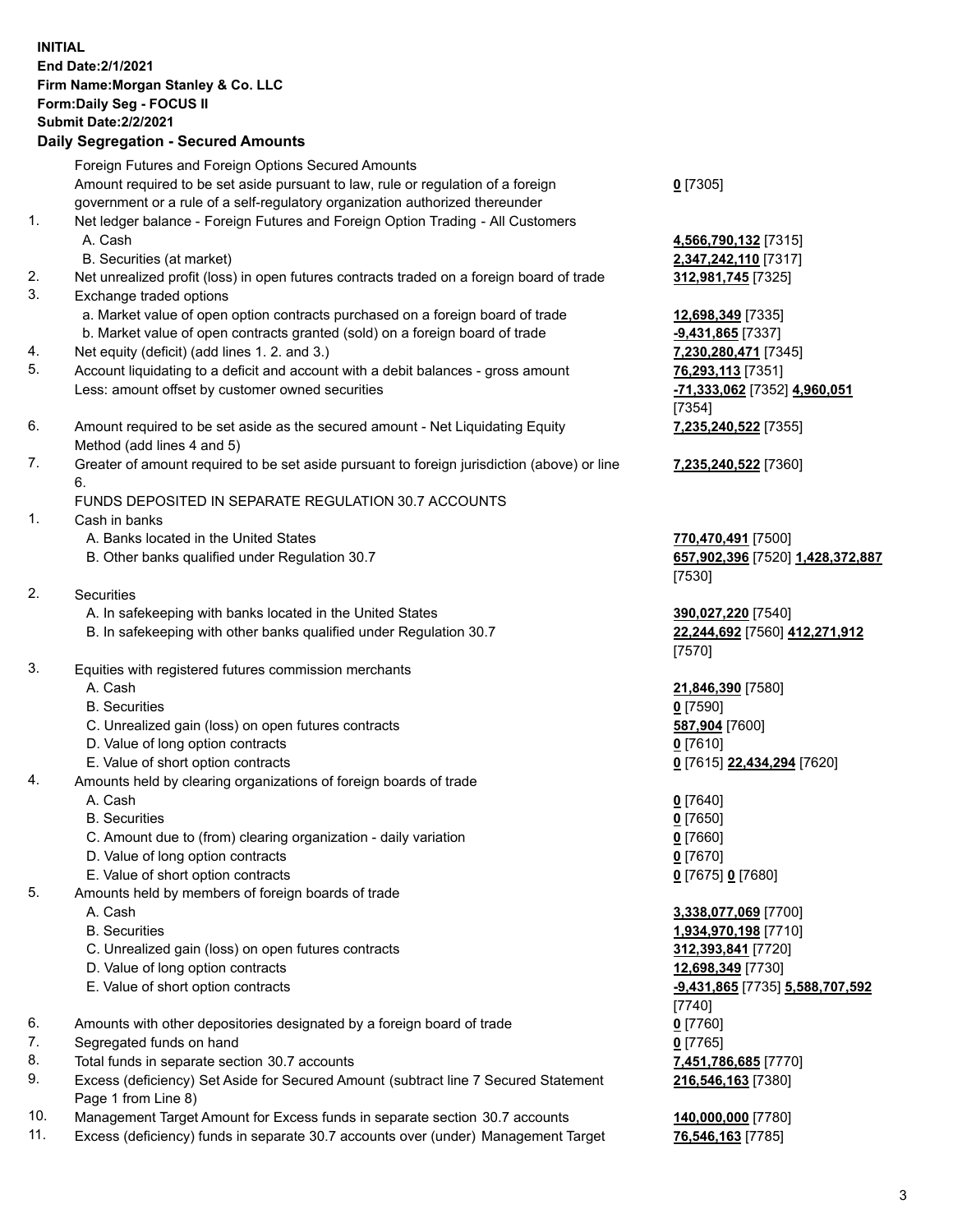**INITIAL End Date:2/1/2021 Firm Name:Morgan Stanley & Co. LLC Form:Daily Seg - FOCUS II Submit Date:2/2/2021 Daily Segregation - Segregation Statement** SEGREGATION REQUIREMENTS(Section 4d(2) of the CEAct) 1. Net ledger balance A. Cash **17,053,815,810** [7010] B. Securities (at market) **8,417,107,462** [7020] 2. Net unrealized profit (loss) in open futures contracts traded on a contract market **1,034,141,070** [7030] 3. Exchange traded options A. Add market value of open option contracts purchased on a contract market **626,252,045** [7032] B. Deduct market value of open option contracts granted (sold) on a contract market **-401,616,407** [7033] 4. Net equity (deficit) (add lines 1, 2 and 3) **26,729,699,980** [7040] 5. Accounts liquidating to a deficit and accounts with debit balances - gross amount **356,636,913** [7045] Less: amount offset by customer securities **-348,207,768** [7047] **8,429,145** [7050] 6. Amount required to be segregated (add lines 4 and 5) **26,738,129,125** [7060] FUNDS IN SEGREGATED ACCOUNTS 7. Deposited in segregated funds bank accounts A. Cash **4,998,814,004** [7070] B. Securities representing investments of customers' funds (at market) **0** [7080] C. Securities held for particular customers or option customers in lieu of cash (at market) **923,084,788** [7090] 8. Margins on deposit with derivatives clearing organizations of contract markets A. Cash **13,209,692,185** [7100] B. Securities representing investments of customers' funds (at market) **0** [7110] C. Securities held for particular customers or option customers in lieu of cash (at market) **7,494,022,674** [7120] 9. Net settlement from (to) derivatives clearing organizations of contract markets **269,939,599** [7130] 10. Exchange traded options A. Value of open long option contracts **626,252,045** [7132] B. Value of open short option contracts **-401,616,407** [7133] 11. Net equities with other FCMs A. Net liquidating equity **6,337,597** [7140] B. Securities representing investments of customers' funds (at market) **0** [7160] C. Securities held for particular customers or option customers in lieu of cash (at market) **0** [7170] 12. Segregated funds on hand **0** [7150] 13. Total amount in segregation (add lines 7 through 12) **27,126,526,485** [7180] 14. Excess (deficiency) funds in segregation (subtract line 6 from line 13) **388,397,360** [7190]

- 15. Management Target Amount for Excess funds in segregation **235,000,000** [7194]
- 16. Excess (deficiency) funds in segregation over (under) Management Target Amount Excess

**153,397,360** [7198]